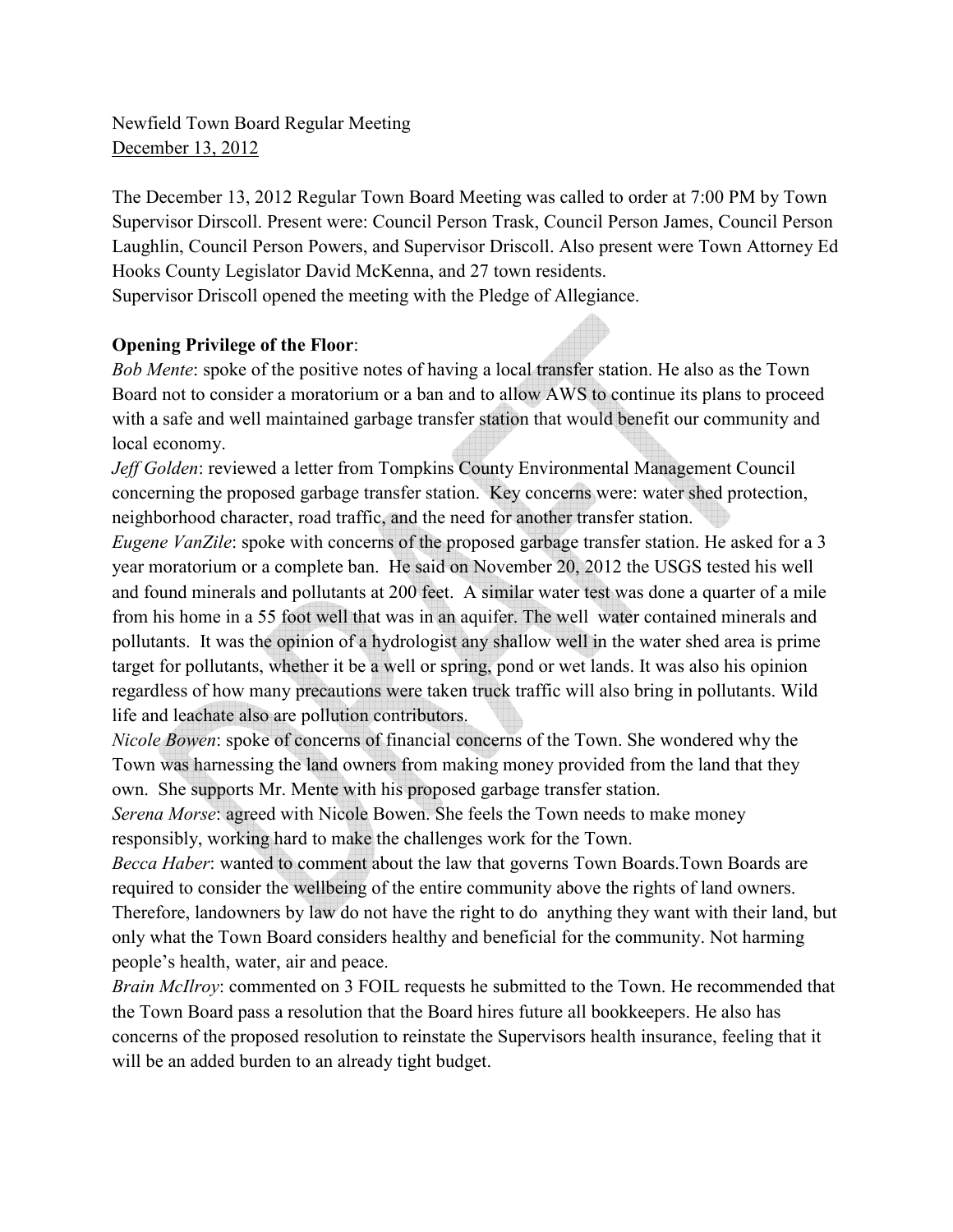*Gurdon Brewster*: spoke of a petition that had been signed by over a thousand Newfield residents and landowners age 18 years and over who like to ban high-volume hydraulic fracturing in Newfield. He asked the Board to consider a ban in 2013.

*Brenda Lapp*: asked the Board to consider a moratorium on Industrial activities that will use water and require leachate collections. She reviewed a journal from the University of Thailand concerning the future of fresh water availability which looks bleak. She feels that there is a good system for waste water here with sewer collection. But wonders why a chance should be taken with a waste transfer station on Bishop Road that could impact the drinking water. She asked the Town that if they will not create a moratorium that will last the length of the USGS survey, to set aside funds to have an independent agency do base line water testing for all of the homes within a one mile radius of the proposed waste transfer station. She asked for an equivalent amount similar to when Water District 2 was created. She also asked the Town to hire an engineer to plan and look at the feasibility of creating a water district in that area should the need arise if the wells were to become contaminated. In that report she felt that an estimate should be included of the cost to create the water district. She would like to see 25% of the cost of a new water district set aside so there would not be a delay because of funding issues should the water district become necessary. She would like water testing to continue annually for the life of the facility if it is permitted, and for 10 years after the facility closes. According to the engineering report submitted to the DEC, the life of the facility is 20 years. She is asking for funds to be set aside for 30 years annually to test all the wells of a 1 mile radius of the facility if it were to be approved. If the water district were to become necessary, she would like to have that water subsidized like the other districts are in Newfield.

Councilperson Trask corrected Ms. Lapp that the Town does not subsidize the districts, the districts are paid for by the people in the district.

*Linda Callahan*: wanted to let the Board know there are petitions going around concerning the solid waste transfer stations addressing 2 different audiences.

*John Fry*: appreciated the Boards efforts with the 2013 budget. He also commented about the hydraulic fracturing concerns made previously. He thinks there is a lot to consider and does not want to stop anyone from making money but he doesn't think anyone owns the rights to his clean air and water. He spoke of reading an article concerning other ways to get gas from the shale rather than fracking. He asked that the Board be diligent concerning high-volume hydraulic fracturing issue.

#### **AGENDA CHANGES:**

Supervisor Driscoll asked to add a public hearing resolution concerning the Adoption of the Fire Contract.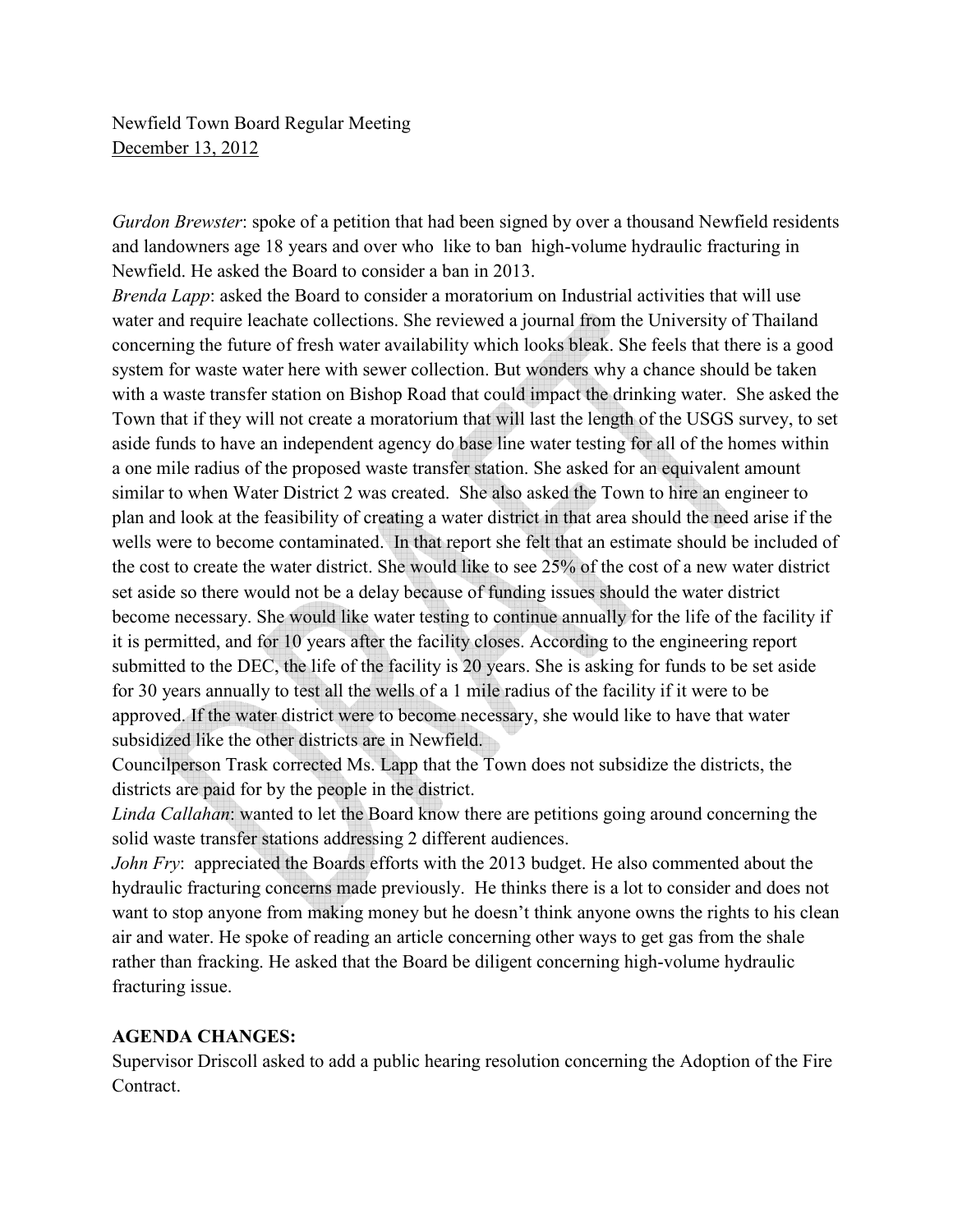Councilperson James asked to add a resolution to review the Town wide health insurance practices.

Councilperson Powers made a motion to adopt the November 8, 2012 Regular Town Board Meeting minutes and was seconded by Councilperson Trask Vote: Councilperson Trask: AYE, Councilperson James: AYE, Councilperson Laughlin: AYE, Councilperson Powers: AYE, and Supervisor Driscoll: AYE. Motion Passed.

*CORRESPONDENCE***:** Supervisor Driscoll told the Board Members there was a letter in their packets from Frank Proto: Chair of the Water Management Council.

# *REPORTS***:**

Highway Department: Absent

Water/Sewer Department: Absent

Recreation: Recreation Director Dustin James reported that the past 2 weekends the Newfield Varsity Basketball teams had been practicing with the  $2<sup>nd</sup>$ , through  $6<sup>th</sup>$ , grade recreation basketball youth. The Basketball games will begin in January and the Cheerleaders have been getting ready for a February competition. The adult programs are going well. He is already looking at Summer Camp and the Baseball programs and exploring the possibility of bringing on new fall programs. Supervisor Driscoll asked what the plan was for the Movie in the Park. Dustin said it would be in May, and would check on the date.

Code Enforcement: Absent

County Legislature:

Supervisors Report: Supervisor Driscoll reported that the AUD report had begun, and the 2011 draft audit report had been received.

He asked that at the December 27<sup>th</sup>. work session that the audit be entertained.

# *NEW BUSINESS***:**

Supervisor Driscoll read proposed

### **Resolution 43-2012 To Establish Town Contribution Policy to Health Savings Accounts**

Whereas the Town of Newfield provides its employees and non-Medicare retirees health insurance coverage that includes individual Health Savings Accounts, and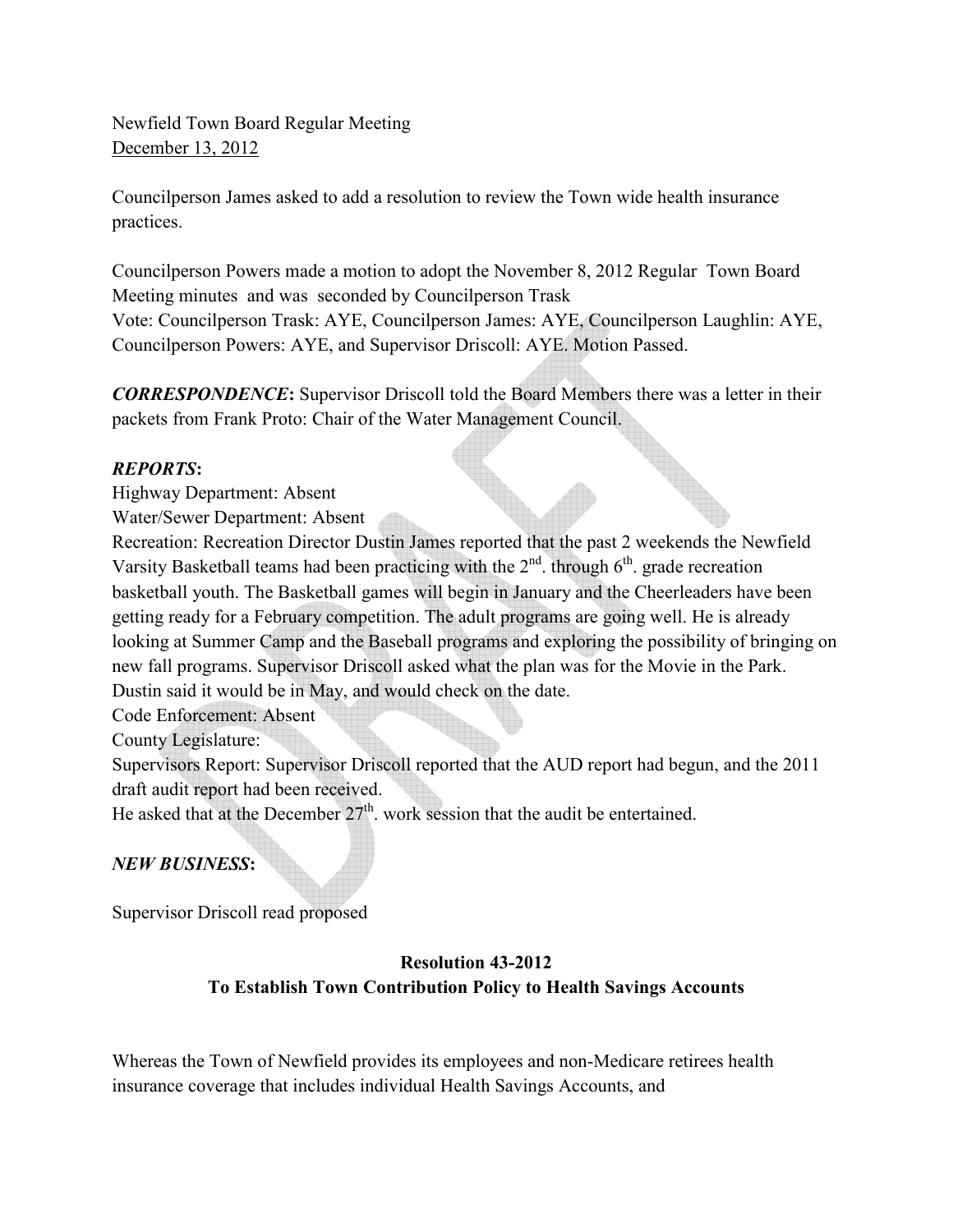Whereas monthly regular contributions are made to the Accounts equivalent to  $1/12<sup>th</sup>$  of the annual amount, and

Whereas these contributions are made by formula specifying the amount of the Town's and the employee's and or retiree's contribution to the Savings Account, and

Whereas the employee's contribution is made by payroll deduction, and

Whereas the Town may advance amounts greater than the minimum  $1/12<sup>th</sup>$  monthly contribution

# NOW THEREFORE BE IT RESOLVED

That the Town shall advance its contributions to an employee's Health Savings Account provided that the employee presents a request to the Bookkeeper by the  $20<sup>th</sup>$  of each month in advance of the coming month contribution, and

That the Town shall not provide an employee's portion of his/her monthly contribution that has not already been provided by payroll deduction.

Motion was made by Councilperson Laughlin to adopt resolution 43-2012 and Councilperson Powers seconded the motion.

Discussion: Councilperson Trask asked for clarification for the public in attendance. Vote: Councilperson Trask: AYE, Councilperson James: AYE, Councilperson Laughlin: AYE, Councilperson Powers: AYE, Supervisor Driscoll: AYE. Motion passed.

Supervisor Driscoll read

### **Resolution 44-2012 to Move Funds**

RESOLVED to move \$2500 from DA5130.46 (Parts) to DA5130.2 (Equipment) to cover the purchase of a Chipper.

Motion was made by Councilperson Trask and seconded by Councilperson Laughlin. Vote: Councilperson Trask: AYE, Councilperson James: AYE, Councilperson Laughlin: AYE, Councilperson Powers: AYE, Supervisor Driscoll: AYE. Motion passed.

Supervisor Driscoll read proposed Resolution 45-2012:

# **Resolution 45-2012 RESOLUTION TO INCREASE DOG LICENSE FEES**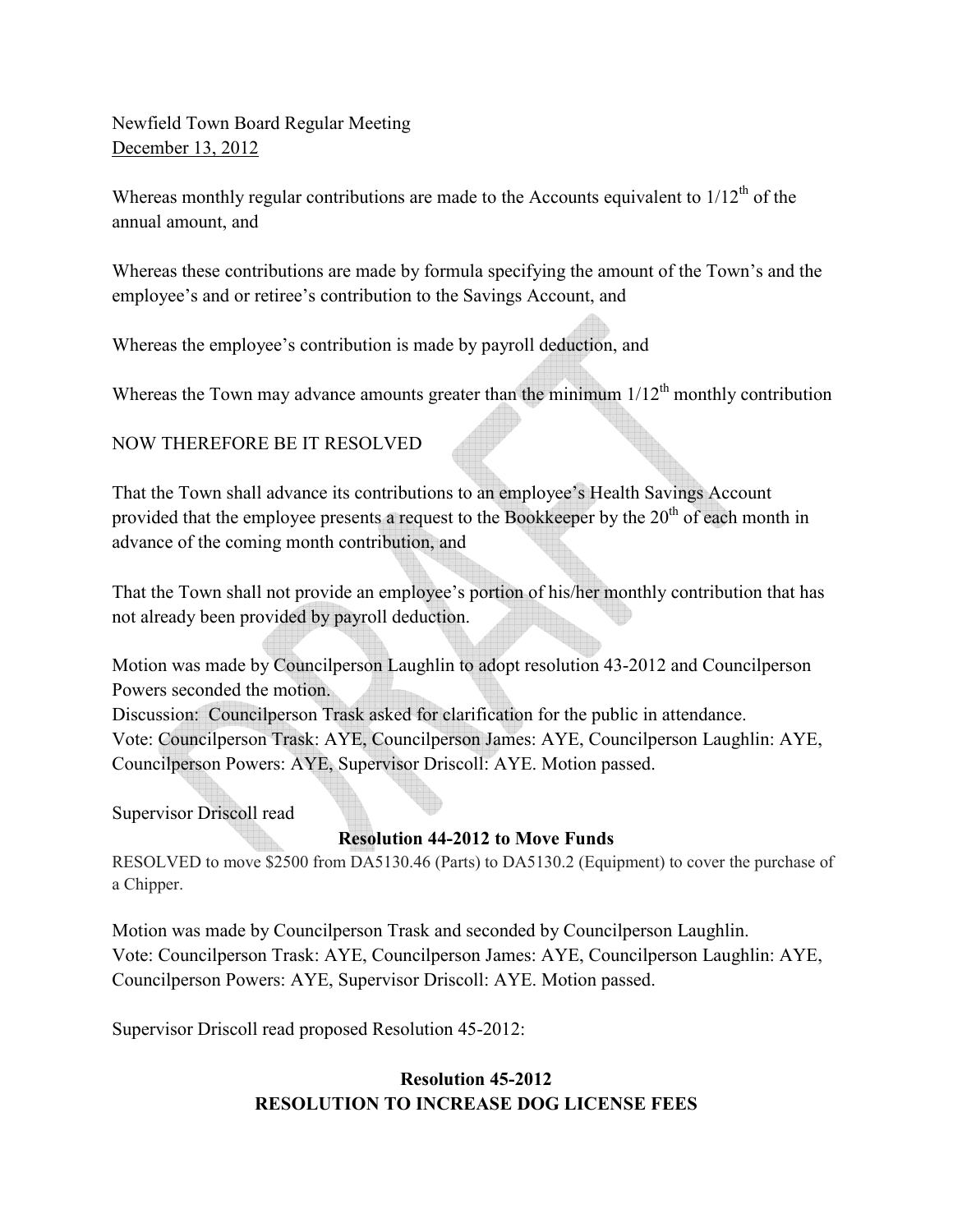Whereas the Town of Newfield last adopted an increase in Dog License Fees effective January 2011 as permitted by section 6.7a of Local Law #1-2010, and

Whereas the Town seeks to increase Dog License Fees to keep pace with the increase in costs of the Town's Dog Control Contract with the Tompkins County SPCA

Now Therefore Be It Resolved that the following schedule is established effective January 1, 2013

 Spayed/Neutered dogs - \$12.00 (\$11.00 local fee/\$1.00 statutory fee for the NYS spay/neuter program.

 Unspayed/Unneutered dogs - \$24.00 (\$21.00 local fee/\$3.00 statutory fee for the NYS spay/neuter program.

Motion was made by Councilperson Powers and seconded by Councilperson James to adopt Resolution 45-2012.

Vote: Councilperson Trask: AYE, Councilperson James: AYE, Councilperson Laughlin: AYE, Councilperson Powers: AYE, Supervisor Driscoll: AYE. Motion passed.

Supervisor Driscoll read proposed

Resolution 46-2012

### **Resolution Requesting an Extension of Time for Review of the Revised Regulations for High Volume Hydraulic Fracturing**

**Whereas**, the New York State Department of Environmental Conservation (NYSDEC) has established a 30-day public comment period from December 12, 2012 through January 11, 2013 on the revised draft regulations for high volume hydraulic fracturing; **and**

**Whereas**, the documents released for public review by NYSDEC number 338 pages including the revised regulations 6 NYCRR Parts 52, 190, 550 – 556, 560, 750.1, and 750.3; a summary and assessment of public comments; and additional analyses and impact statements; **and**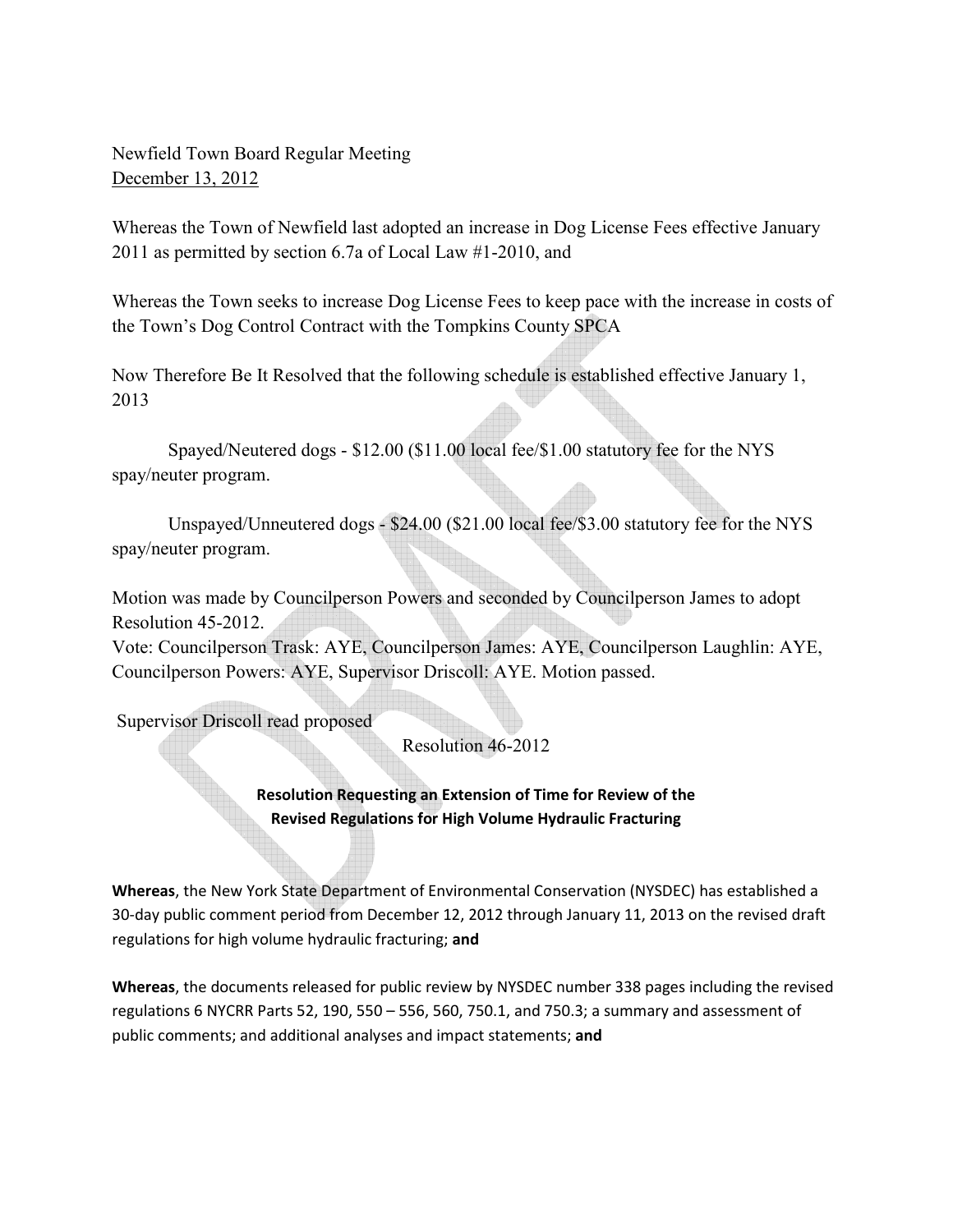**Whereas**, the 30-day review period is completely inadequate for a thoughtful and thorough public review of the released documents and encompasses a period of time with major religious and national holidays; **and**

**Whereas**, due to Open Meetings Law requirements for advance public notice of agendas and supporting materials, the 30-day comment period essentially eliminates or severely hinders the ability for any municipal regulatory or advisory organizations, such as the Tompkins County Board of Health and the Tompkins County Environmental Management Council, to review the released documents and draft, approve, and issue comments; **and**

**Whereas**, these regulations are intended, in part, to mitigate impacts on local municipalities, and as described above, because of requirements of Open Meetings Law, and the monthly meeting schedule of local governments, a 30 day comment period virtually eliminates the ability of municipalities to draft, hear public comment, revise and vote on a response as to the adequacy of regulations designed to protect them, **and**

**Whereas**, the NYSDEC has not completed and made public its health impact assessment, and it is therefore impossible to comment on the adequacy of these regulations in mitigating these yet undefined impacts, **and**

**Whereas**, the NYSDEC has not made public its revised economic impact assessment, and it is therefore impossible to comment on the adequacy of these regulations in mitigating these yet unseen impacts,

Now therefore be it Resolved, that the Newfield Town Board requests that at a minimum the NYSDEC extend the public comment period on the revised regulations to a minimum of 90 days so as to allow adequate public process at the local level and preferably that the NYSDEC not finalize the regulations on high volume hydraulic fracturing until after the SGEIS is finalized.

Be It Further Resolved that a copy of this resolution shall be sent to: Governor Andrew Cuomo; New York State Department of Environmental Conservation Commissioner Joe Martens, New York State Association of Towns, NYS Assemblywoman Barbara Lifton, and NYS Senator James Seward.

Motion was made by Councilperson James to adopt Resolution 46-2012 and was seconded by Councilperson Powers.

Discussion: Councilperson Laughlin asked where this regulation came from. Supervisor Driscoll stated it was a generic resolution that had been put together by volunteers and had been circulated around the Towns, municipalities across Tompkins County and throughout the region.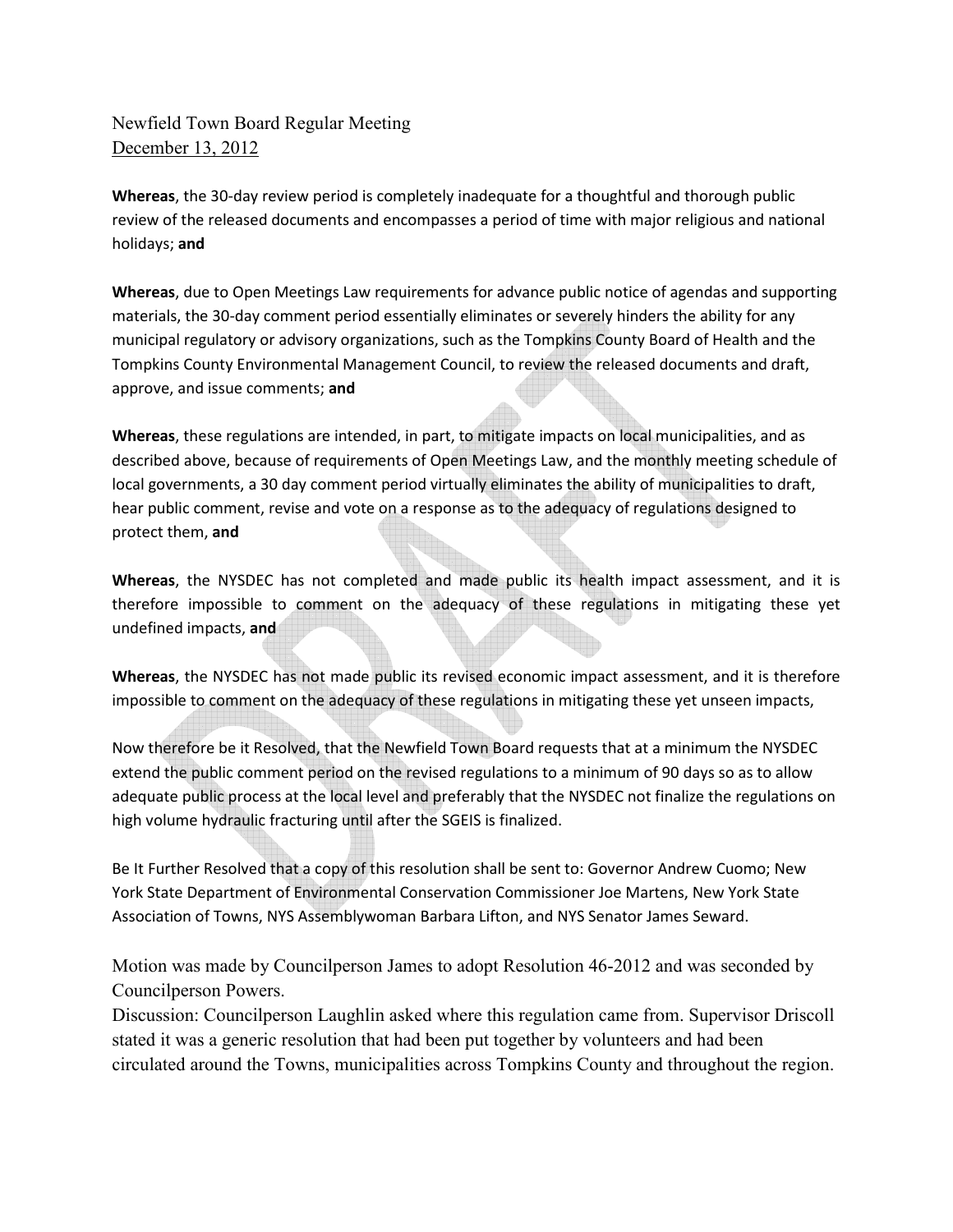Councilperson Trask read a letter Frank Proto: Chairperson of Tompkins County Water Resources Council asking for the support of the proposed resolution. Vote: Councilperson Trask: AYE, Councilperson James: AYE, Councilperson Laughlin: AYE, Councilperson Powers: AYE, Supervisor Driscoll: AYE. Motion passed.

Supervisor Driscoll read proposed Resolution 47-2012:

Since a contract for fire protection services can be approved only after a public hearing, it is necessary to schedule a hearing with respect to the proposed 2013 contract for fire services.

Upon motion duly made by Councilperson Trask and seconded by Councilperson Laughlin it was resolved that a public hearing be scheduled for 6:45 p.m. on January 10, 2013 for the purpose of considering the contract proposed to be entered into between the Town of Newfield and Newfield Fire Company for 2013-2015.

The Clerk is directed to cause notice thereof to be posted and published as required by and in accordance with Section 184.2 of the Town Law.

In the meantime, the Supervisor hereby is authorized to extend the current contract for one month – January 1, 2013 to January 31, 2013 so as to continue fire protection services for the Town. The Town will pay for such services using the rate paid for fire services for the year 2013 per the expiring contract - pro rated by month - plus 1%.

Discussion: Councilperson Trask clarified that every time a Fire Contract is signed a resolution and public hearing must take place. Due to an oversight it did not occur it did not, therefore the public hearing and the signing of the contract will take place next month. In the interim in order to continue the Town's fire protection for the month of January until the contract is signed the final paragraph addresses allows the Town the ability to continue fire protection.

It was asked if the Fire Department agreed to this. Supervisor Driscoll said that he had not been able to speak to them concerning this.

Vote: Councilperson Trask: AYE, Councilperson James: AYE, Councilperson Laughlin: AYE, Councilperson Powers: AYE, Supervisor Driscoll: AYE. Motion passed.

Councilperson James explained her proposed Resolution 48-2012

She realizes this is a contentious issue among the Board members and the community but she believes the Board has an opportunity to right the playing field for 2013. In that the Board has discussed health insurance and how it is awarded to elected officials here is very confusing. There have been 9 resolutions since 1993. Since 1993 all Supervisor have been given the benefit.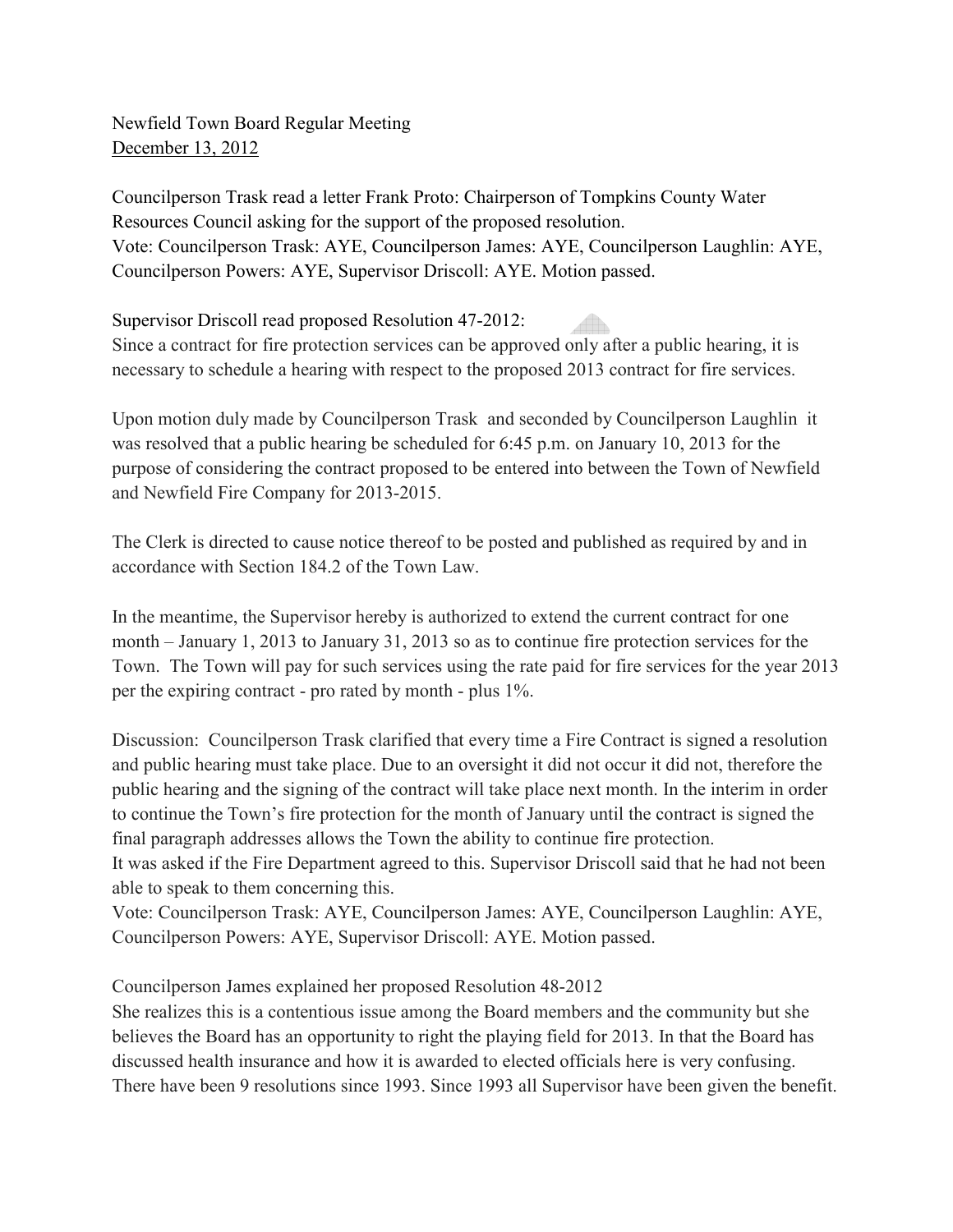Until last year in December at the last public meeting the Board had there was a resolution proposed not to give insurance to the Supervisor, and to reduce the percentage given to the Town Clerk. It has not been defined what the standard is for a working Supervisor or any of the other public elected positions. That is work that needs to be done as a Board, as well as look at how the Town pays health insurance for a myriad of different categories including those that are retired, spouses and ect. This resolution is asking the Board to take a look at this, to go back and establish a local playing field in January and to reinstate the opportunity to give health insurance to the Supervisor while the Board looks at this issue. Councilperson James then read the proposed Resolution 48-2012

Whereas the Town of Newfield practice of awarding health insurance coverage to its employees, retirees and elected officials is distributed over 9 separate and different resolutions adopted by the Board since 1993 and,

Whereas knowledge of these many adopted resolutions has not been institutionally available to each subsequent Town Board and Town Health Administrator since 1993 because they are each embedded and obscured as resolutions in Board Meeting Minutes over 19 years of records, and Whereas this approach has created confusion with respect to ascertaining accurate health insurance coverage across many categories of participation among active employees, active retirees and those retirees who graduate to Medicare requiring each of which have different and complicated financial calculations and,

Whereas the insurance industry and Medicare have evolved since 1993 with such Medicare Coverage as Parts C & D and,

Whereas, the availability of Medicare Parts C & D, which are offered now by the Town to eligible Medicare retirees intersects with and parallels the availability of and offers the same continuing private health insurance coverage provided by the Town to eligible Medicare retirees, and Whereas a recent development has shown that the Town has no policy on the eligibility of a spouse on a

Family Plan to continue with health insurance coverage provided by the Town when the primary enrollee graduates to Medicare but the spouse is not eligible for Medicare, and

Whereas in the midst of this confusing and until recent times unknown collection of health insurance related resolutions and subsequent evolving industry developments, the Town Board adopted at its December 2011 Regular Monthly meeting its 9th health insurance related resolution eliminating health insurance coverage for the Supervisor, an elected position, and reducing the Clerk, also an elected position from 100% coverage to 75% coverage while the Superintendent of Highways, another elected position, remains at 100%, and

Whereas the adopted December 2011 Resolution did not address a previous Resolution by which the Supervisor, the Clerk and the Highway Superintendent are entitled to health insurance coverage as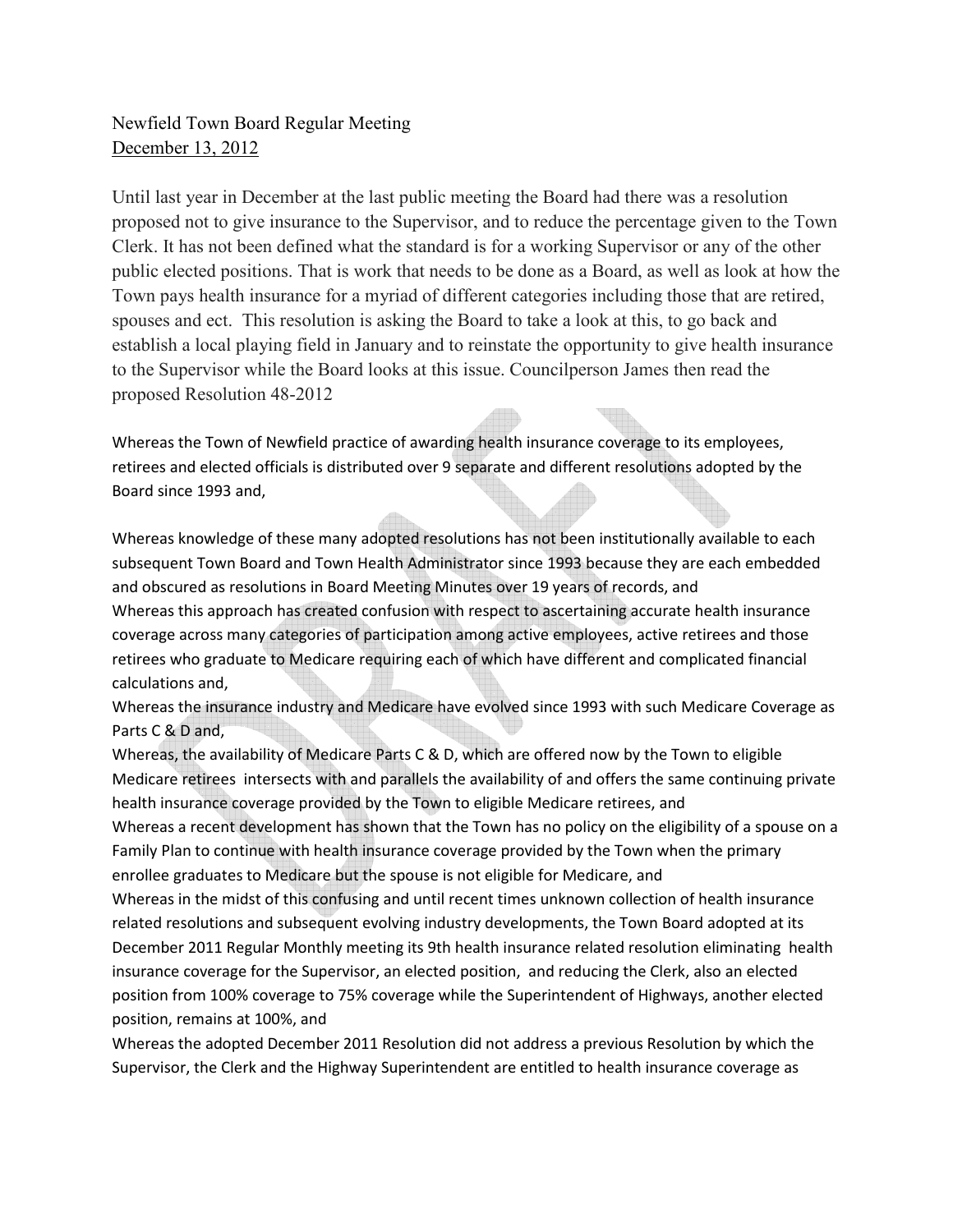Retirees from the Town upon serving the Town for a specific number of minimum years which appears to extend to them Medicare coverage by virtue of another resolution,

Now Therefore Be It Resolved

That the Town Board shall undertake a complete review of its many health insurance award practices – exclusive of the CSEA bargaining unit contract – in order better to understand its current award method with the intention of establishing a consistent, clear and reliable Town wide policy for the award of health insurance to its employees and elected officials in the following categories – hired and elected active, hired and elected retired to 65 and hired and elected Medicare;

Moreover that in order for the Town Board fairly to undertake such a review that it shall reinstate as it was established by Resolution in 1993 and effective January 1, 2013 the award of health insurance coverage to the position of Supervisor as eligible for health insurance coverage at 75% provided by the Town as proposed in the Resolution presented on December 9, 2011 which was not adopted; Further, that such a review of health insurance coverage shall be combined with and conducted as part of a full examination of the Personnel Policy and Practice for Non-CSEA employees of the Town of Newfield.

Motion was made by Councilperson Powers to adopt Resolution 48-2012 and seconded by Councilperson James.

Discussion: Councilperson Laughlin does feel that it is worth discussing how insurance is spread out over current employees and retirees. She does not feel at this point it is reasonable to award health insurance to part time employees whether they are elected officials or not.

Councilperson Trask feels the same way and will stand by his vote made in December 2011 where a resolution was passed not giving the Supervisor's position insurance because of it being a part time position. Also in that resolution the full time Town Clerk and a full time Supervisor working more than 30 hours a week would be eligible for health insurance. Currently the Supervisor does not work 30 hours a week nor is there an accounting of it. Councilperson Trask stated he would support the resolution if that issue were not attached to it. He does believe the Board does need to revisit the health insurance practices of the Town.

Councilperson Powers commented that she does support the proposed resolution. She feels that when one is elected to a position they run under the criteria of what their job is going to be, what the benefit will be, and what the salary will be. It is part of what you do when making the decision to run or not. If it is decided that the Supervisor should not be receiving those benefits then, when there is another election for the Supervisor position, that would be an understanding when the election comes up. She feels that if you were a union member you would not change a contracted amount or a benefit until a contract changes. She feels that if it is decided as a Board or as a Town the Supervisor does not work 30 hours should not have hospitalization then that is fine and is policy. But she does not feel you change the policy midterm.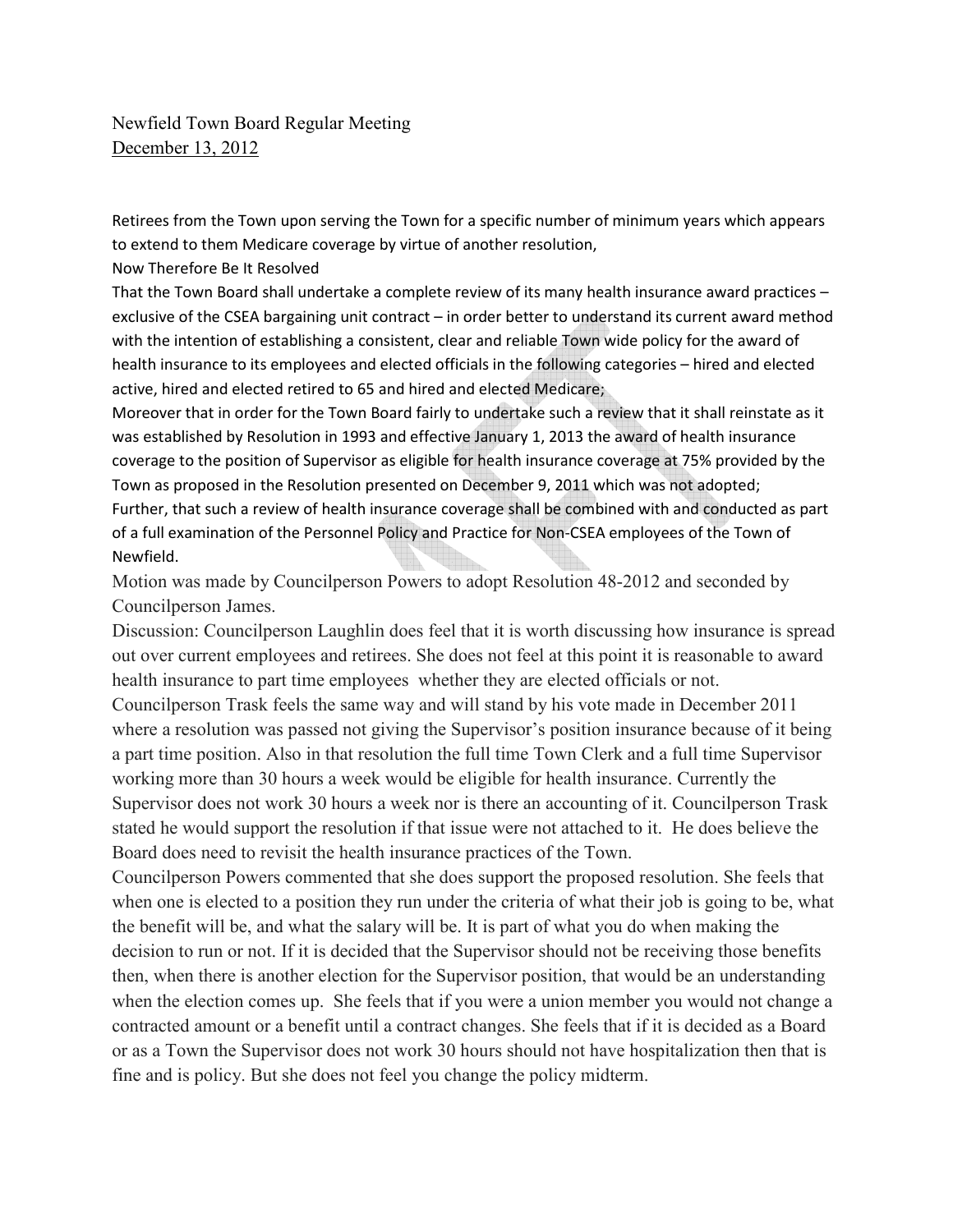Councilperson Trask added that Supervisor Driscoll did not have insurance the first part of his term; he elected to take health insurance on his own, without any Board action. Councilperson Powers asked if it was listed as an option. Councilperson Trask responded that the resolution reads it is for full time employees/positions. He mentioned in the resolution passed last year it was stipulated that if the Supervisor was working more than 30 a week which constitutes close to full time employment that, yes, the position is entitled. Councilperson Powers asked if that was in previous resolutions as well. Councilperson Trask replied that no, it was not, and that was the reason for it being clarified as hours worked in the 2011 resolution.

Councilperson James feels that the resolution passed in 2011 had not been discussed and was put on the table without adequate discussion amongst the Board and that the definition of 30 hours was not a consensus and that it really had not been examined what standard work hours constitute the necessary amount needed to be a Supervisor in the Town.

Councilperson Trask added that the time given to the Board in December is just as adequate as what has been done so far. There had been no more discussion on this as was given for the resolution last year.

Vote: Councilperson Trask: NAYE, Councilperson James: AYE, Councilperson Laughlin: NAYE, Councilperson Powers: AYE, Supervisor Driscoll: AYE. Motion passed. Councilperson Laughlin asked if it were appropriate that Supervisor Driscoll voted. Atty. Hooks said it was not a conflict of interest for the vote; it is not a conflict that he had disclosed, it readily apparent that there is self-interest.

### **Old Business**:

Councilperson Trask asked if the Supervisor had ever filed the return of the penalties and interest paid. Supervisor Driscoll said he was in the process of doing that. He is nearly done with the composition of the appeal and will be filing it before the end the year as it is a complicated process. He did not take it up during the budget season, but is taking it up again now.

Supervisor Driscoll asked for a motion to pay the November 2012 expenses. Councilperson Laughlin made a motion to pay the expenses, and was seconded by Councilperson Powers.

| General Fund           | \$12,343.60 |
|------------------------|-------------|
| <b>Recreation Fund</b> | \$2,013.62  |
| Highway Fund           | \$22,813.38 |
| Streetlight Fund       | \$1,317.36  |
| Sewer Fund             | \$696.91    |
| Water District 1       | \$4,294.00  |
| Water District 2       | \$839.61    |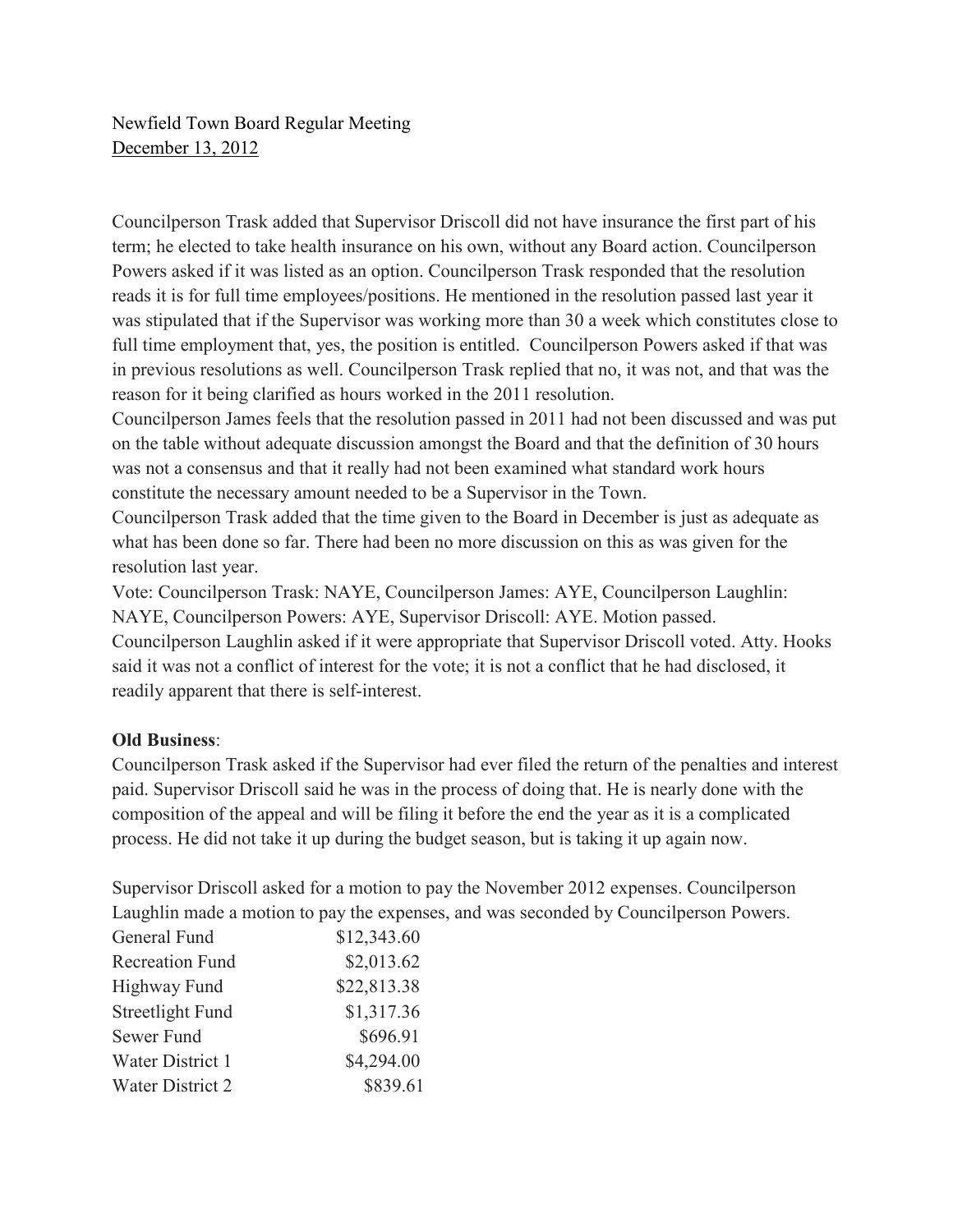Trust and Agency \$546.25 Vote: Councilperson Trask: AYE, Councilperson James: AYE, Councilperson Laughlin: AYE, Councilperson Powers: AYE, Supervisor Driscoll: AYE. Motion Passed.

Vote: Councilperson Trask: AYE, Councilperson James: AYE, Councilperson Laughin: AYE, Councilperson Powers: AYE, Supervisor Driscoll: AYE. Motion passed.

#### **Closing Privilege of the Floor:**

*Evelyn Marques*: offered an observation as a previous insurance representative that health care is usually provided to employees on a graduated basis. She thought that may be an option when building a structure for the insurance policy.

*Brian McIlroy*: offered that when he was the bookkeeper for the Town of Dryden, he helped institute a very fair way to institute health insurance benefits to part time employees. He suggested that Supervisor Driscoll speak to the Dryden Supervisor concerning that. He also added to expect a FOIL request Friday for the Excellus Health Insurance contract to see if someone working under 20 hours is eligible.

*Eleanor Perry*: thought is seemed like there were two main points that were voted as one. Would it be possible that there be a secondary motion made at another time where the Board go back to the 1993 resolution where they agree upon then look at all the bits and pieces and then put it together. It seems like the concept of health insurance and what it means for the Town is a big ball of confusion. Is it possible to address that issue solely rather than both issues together? *Nicole Bowen*: as a CSEA member it was her understanding if you don't put in the time, you don't get the benefits. She didn't think the hours were being put in.

*Jeff Goldman*: felt an interesting observation all full time and part time jobs require time keeping He suggested that a log be kept of time put in. It seemed to be a sticking point; no one knows how much time is being put in. He suggested that as things move forward it become mandatory. *Sandy VanZile*: thanked the Town for putting up the festive decorations.

County Legislator David McKenna arrived and reported that the County Budget passed under the tax cap. The Broadband grant results will not be heard from until the middle of January because of hurricane Sandy. Supervisor Driscoll asked if it were because of the hurricane cost or just a delay in the release. Legislator McKenna said it was just a delay in making the decision of who would be funded for what and for how much.

*Becca Haber*: commented that she felt a concern with the last resolution passed. Because it seemed that while going over the whole insurance health situation is important, and all agreed on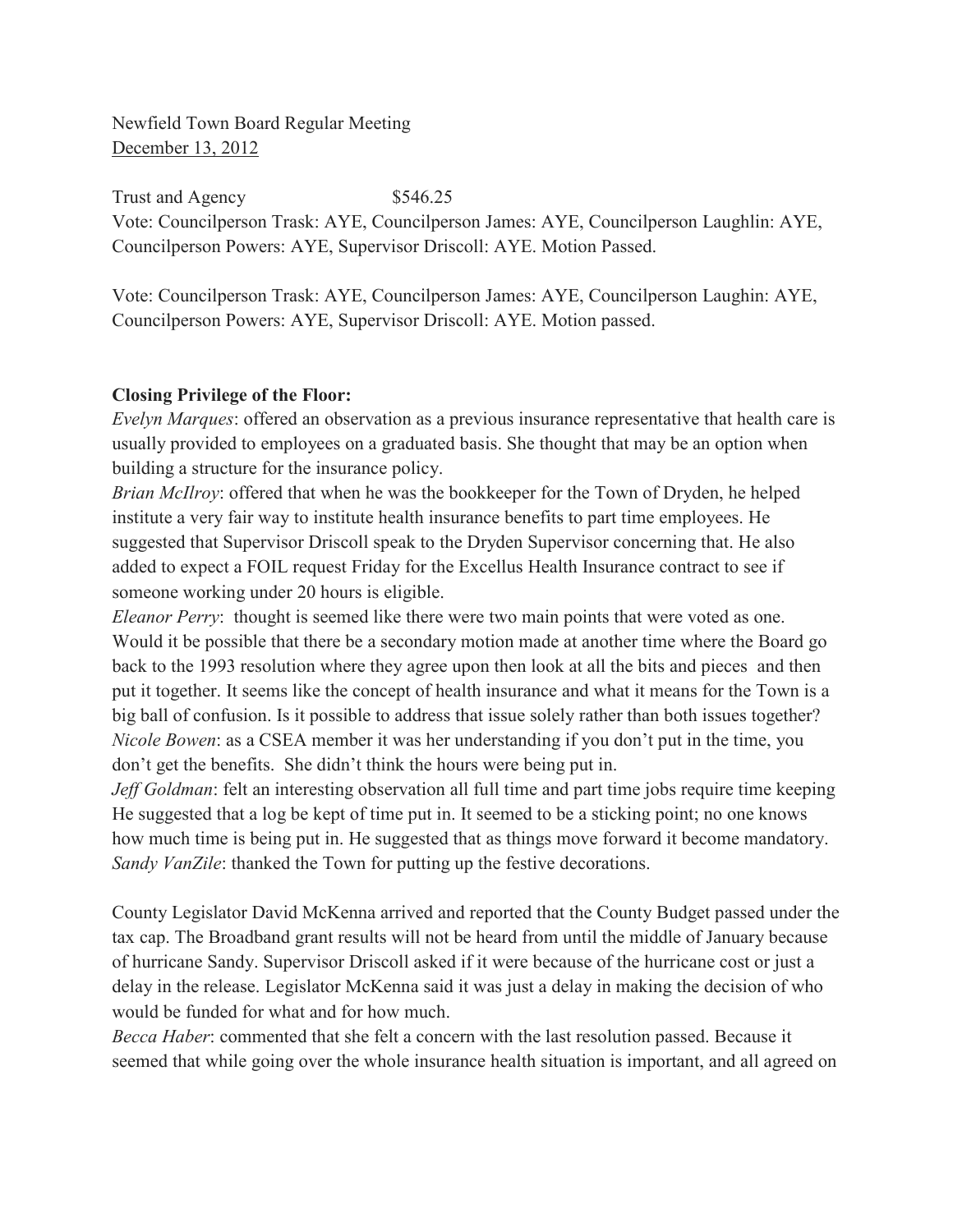that, but not with the matter of the Supervisor insurance. She did feel there was a conflict of interest. She felt it should have been two completely separate votes.

*Bob Mente*: he believes that there should be some sort of system to be able to log the amount of hours put in. He has tried to for the last 3 weeks to reach Mr. Driscoll in regards to some questions he has. He was disappointed that it took so long for him to get back to him. He stopped in several times and there was no one in the Supervisors office, and when he would call there was no one there. He does believe that issue needs to be addressed and see about becoming more stringent upon hours being placed before giving benefits.

Serena Bowen: agreed that she felt it was mistake that Supervisor voted on a benefit for himself. She thinks that whatever agreement is decided upon for compensation for the time that the Supervisor works is great. She complimented the Highway Superintendent of always being on the job, whenever anything is happening she knows she can depend on him, she does not feel that way with the Town Supervisor. She felt the Supervisor should not have voted, and should have let the Board make the decision.

Councilperson Trask stated to the Board, now that a resolution has been passed to reinstitute insurance for the Supervisor, first and foremost funds were not budgeted for that purpose. He asked where the money would come from. Before it is transferred from any line, he asked that it is approved by the Board. He asked if the offer Councilperson James had put on the floor during the work session to donate her salary to offset the cost of Supervisor health insurance, as he did not hear that mentioned tonight. He asked if that offer was still good, Councilperson James replied that her offer still stands. He further requested that Supervisor Driscoll provide the Board with his time worked monthly.

*Gundy Lee*: asked what had been the accounting of hours in the past. Councilperson Trask replied he was not sure if there ever had been.

*Serena Morse*: asked how many of the Town Board members actually took the stipend, or do they just not take it. Councilperson Trask stated that the Board did not get paid this current year. The Board gave it up in order to stay within the tax cap. She then asked if Supervisor Driscoll got paid.

Councilperson James stated that the stipends had been reinstated for the 2013.

*John Fry*: asked Atty. Hooks what would happen if a person recused themselves from the vote and it were a tie, how a decision would be made. Mr. Hooks responded that the motion would have failed.

Supervisor Driscoll then asked for a motion to adjourn. Motion was made by Councilperson Trask to adjourn the December 13<sup>th</sup>. Regular Town Board Meeting at 8:21PM, Councilperson Laughlin seconded his motion.